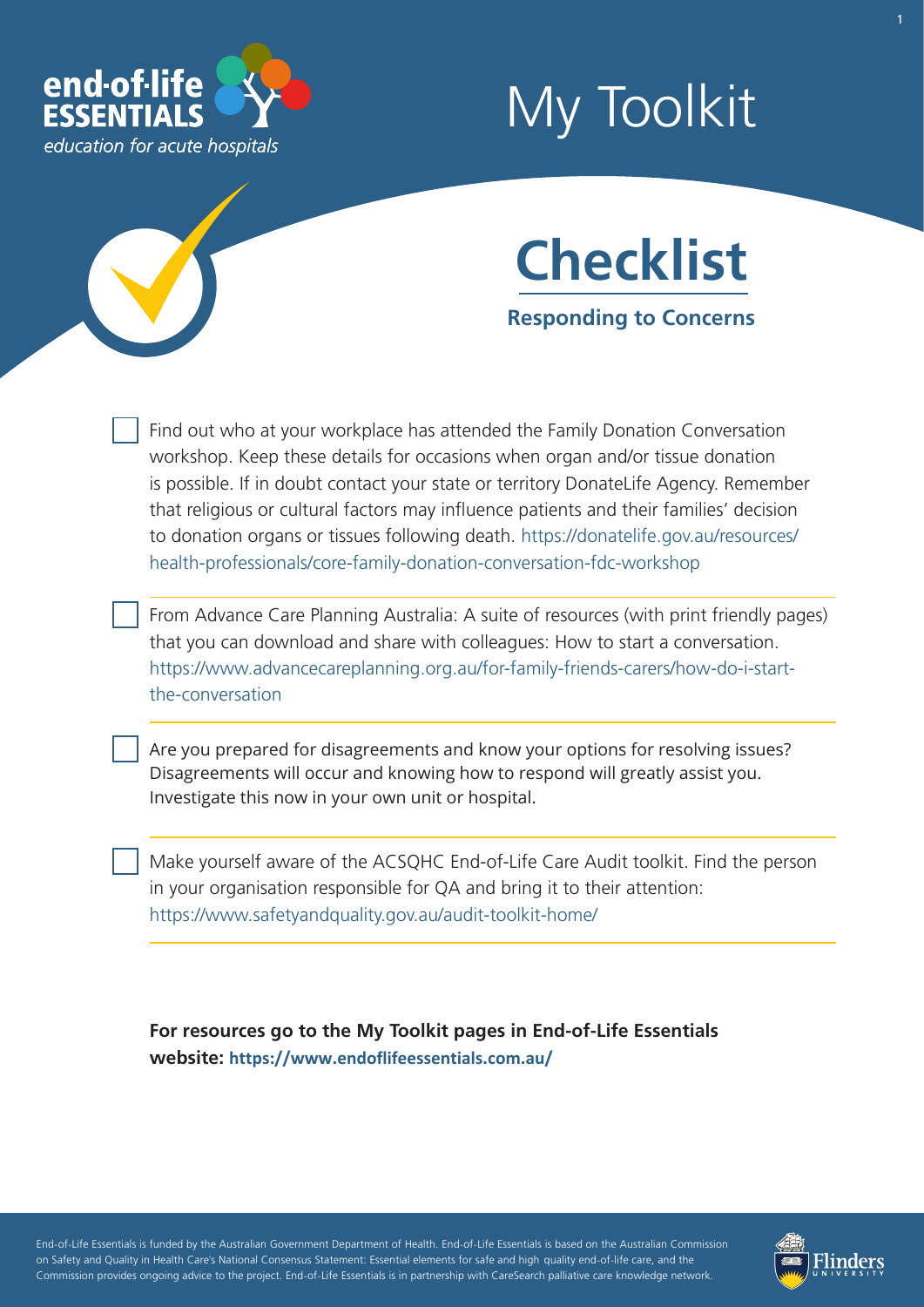

## My Toolkit

### **Resources**

**Responding to Concerns** 

From Advance Care Planning Australia

- [Health care Professionals information](https://www.advancecareplanning.org.au/for-health-and-care-workers)
- [Information on advanced care planning in your state](https://www.advancecareplanning.org.au/create-your-plan)
- [How to start a conversation](http://advancecareplanning.org.au/for-family-friends-carers/how-do-i-start-the-conversation)

From QUT End of Life Law Australia:

- [End of Life Law for Clinici](https://end-of-life.qut.edu.au/legal-overview)ans
- [Capacity and Consent](https://end-of-life.qut.edu.au/capacity)
- [Adults and end of life decision-making](https://end-of-life.qut.edu.au/legal-overview)
- [Organ Donation](https://end-of-life.qut.edu.au/organ-donation)
- [Euthanasia and Assisted Dying](https://end-of-life.qut.edu.au/euthanasia)
- [Palliative Medication](https://end-of-life.qut.edu.au/palliative-care)

Details of the Australian Health Practitioner Regulation Agency (AHPRA) <https://www.ahpra.gov.au/>

Therapeutic Guidelines: [Emergency Care presentations in palliative care](https://tgldcdp.tg.org.au/viewTopic?topicfile=palliative-care-emergency-care-presentations)

End-of-Life Essentials: [Glossary of terms](https://www.endoflifeessentials.com.au/tabid/5311/Default.aspx)

End-of-Life Essentials Able versus Novice: [Which one are You?](https://www.endoflifeessentials.com.au/Portals/14/Images/Education%20Module/ABLE-VS-NOVICE.jpg)

- - - - End-of-Life Essentials is funded by the Australian Government Department of Health. End-of-Life Essentials is based on the Australian Commission ' - - - on Safety and Quality in Health Care's National Consensus Statement: Essential elements for safe and high quality end-of-life care, and the - - Commission provides ongoing advice to the project. End-of-Life Essentials is in partnership with CareSearch palliative care knowledge network.